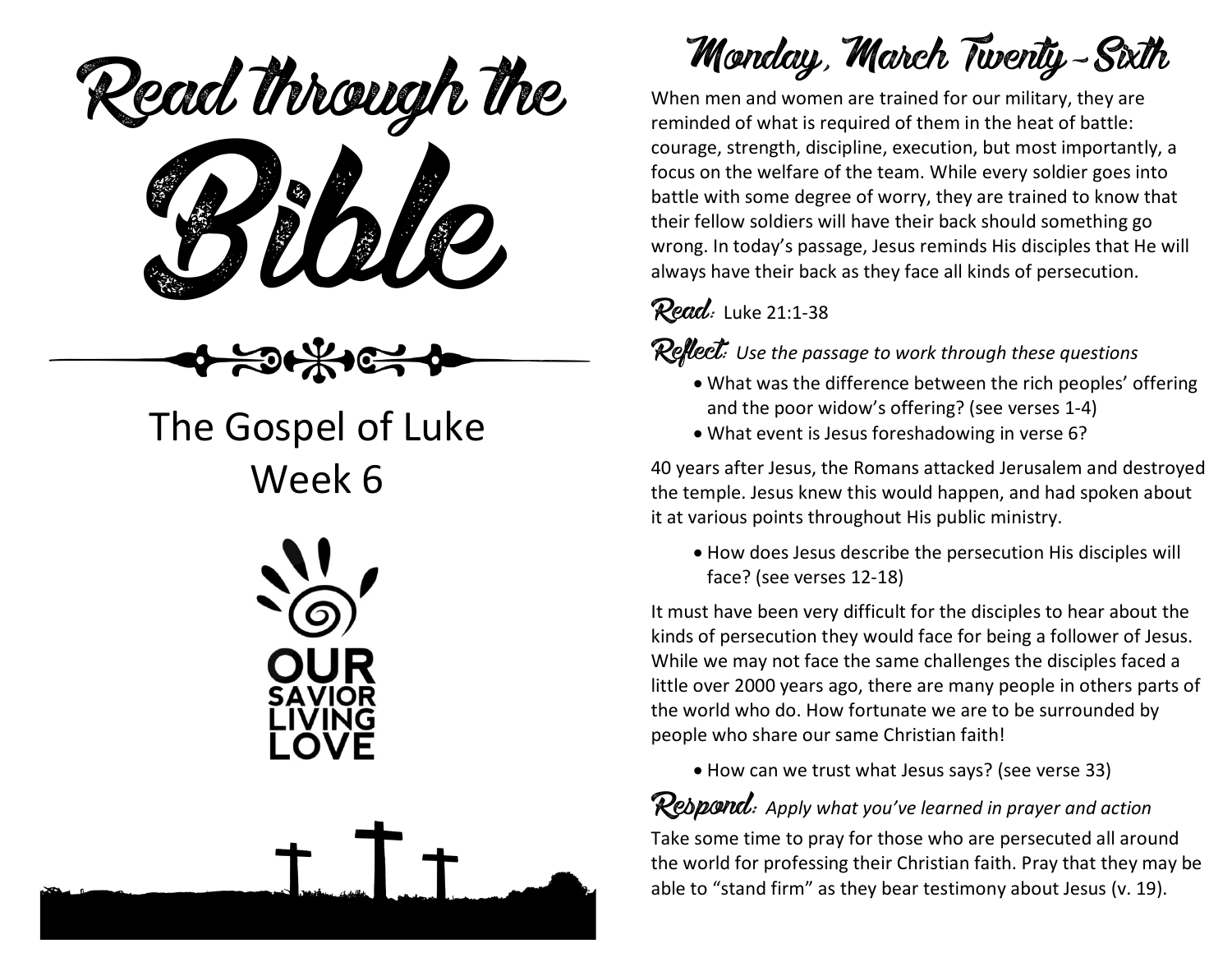# Tuesday, March Twenty-Seventh

Important occasions and celebrations often take place around a meal. Whether it is Christmas, Thanksgiving, Easter, a birthday party, an anniversary celebration, or a graduation, the meal serves as the core of the experience. In today's passage, Jesus and His disciples gather together for one final meal.

### Read: Luke 22:1-46

Reflect: *Use the passage to work through these questions*

- Why does Judas go to the chief priests? (see verse 3)
- According to Jesus, who is the greatest among them? (see verses 25-27)

If you talk to some servers in the restaurant industry, they will tell you that they often get treated poorly by the patrons. In this section of Luke, Jesus answers an interesting question – who is greater: the patrons or the server? In the eyes of the world, the patrons would be considered "greater" because, after all, they're the ones sitting at the table enjoying the meal. But as Jesus shows His disciples, the one who serves others is the one who is greater. Throughout the Gospel of Luke, Jesus has consistently shown us that the meek, the lowly, the poor, the last, and the servants are those who demonstrate His love and mercy to others.

• How does Jesus demonstrate His humanity on the Mount of Olives? (see verses 41-44)

We sometimes forget that Jesus was both fully God *and* fully man. As fully God, He was ready to face the task of dying on the cross. But as fully man, the coming task weighed heavily on His heart. It is here on the Mount of Olives where we see Jesus as one who can personally identify with our own weaknesses and sorrows.

#### Respond: *Apply what you've learned in prayer and action* Take a moment today to serve someone else. It could be a family member, a friend, a neighbor, a coworker, or even a stranger.

# Wednesday, March Twenty-Eighth

On the TV show *This Is Us*, people had been waiting nearly two seasons to find out what happened to one of the main characters. Episode after episode, the series continued to build and build towards this big moment. Finally, this past February, the show's fans got to tune in after the Super Bowl to see how everything turned out. In today's passage, the moment the entire Gospel of Luke has been building towards has finally come. During these final days of our journey together, we will get to experience an up-close account of these harrowing (and joyous) moments of Jesus' final days on earth.

#### Read: Luke 22:47-71

### Reflect: *Use the passage to work through these questions*

- Why did Jesus question the crowd's need to arrest Him with swords and clubs? (see verses 52-53)
- How does Peter react to his own denial of Jesus? (see verses 60-62)

Earlier that evening, Peter proclaimed that he was ready to go with Jesus to prison and to death (see 22:33). How disheartening it must have been for Peter to deny Jesus so quickly after His arrest!

• How did the chief priests and teachers of the law ultimately find Jesus guilty? (see verses 70-71)

In a court of law, witnesses and physical evidence are needed to mount a convincing case against the defendant. But if the defendant makes a personal admission of guilt, the case is much easier to prosecute. While Jesus was not guilty in the eyes of God, His personal admission before the chief priests and teachers of the law was all they needed to find Him guilty of blasphemy.

Respond: *Apply what you've learned in prayer and action* When do you find yourself most tempted to deny Jesus before others? Take some time to reflect on Peter's example.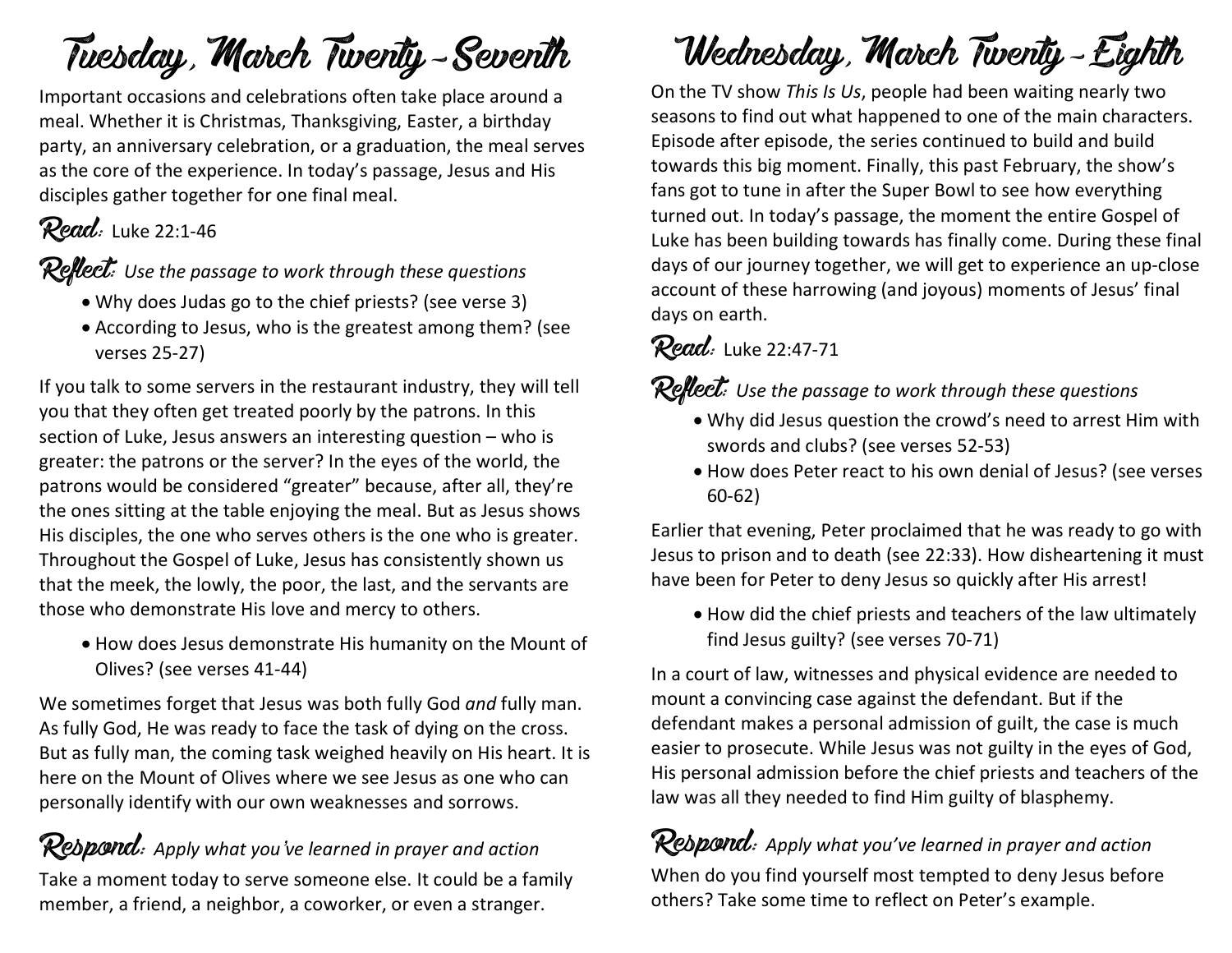# Thursday, March Twenty-Ninth

After high school one afternoon, a sophomore student heads over to the nearby park to hang out with his friends. When he arrives, he sees that one of his friends has somehow acquired a pack of cigarettes and a lighter. He passes them around, and the students begin to light up. The sophomore student knows he is not of age to smoke and doesn't want to smoke, so he passes the box without taking one. The leader of the group suddenly looks at the student, saying, "C'mon! Take a cigarette." The other boys chime in, but the student still refuses. The group becomes more adamant and aggressive toward him, until finally, he gives in and takes a cigarette. In today's passage, Pilate gives in to the pressure of the chief priests and the angry crowd by handing Jesus over to be crucified.

#### Read: Luke 23:1-25

Reflect: *Use the passage to work through these questions*

- How does Luke 20:22-26 refute the assembly's accusation of Jesus in verse 2?
- When Pilate found no basis to charge Jesus, how did the chief priests and the crowd respond? (see verse 5)

Pilate didn't believe that Jesus' claim to be the Christ was worthy of a death sentence. When the chief priests and the crowd realized this, they resorted to other reasons, particularly Jesus' ability to stir up the people with His teachings. When people want to make someone else look bad, they will often go to great lengths to make that happen.

• How did the crowd win over Pilate and get him to have Jesus crucified? (see verses 16-25)

#### Respond: *Apply what you've learned in prayer and action*

How do the pressures of our culture challenge your Christian faith? Take a moment to thank God for giving us His Word, His Savior, and a community of believers to support us during those difficult times.

# Friday, March Thirtieth

It is difficult to see the 'good' in Good Friday. Over the centuries, people have provided many theories and reasons as to why we call this day 'good.' For most scholars and historians, though, the term 'good' is synonymous with 'holy.' To speak of Good Friday is to speak of a holy day in the life of God's church. In today's passage, we will witness the holy death of Jesus. Like His followers who surrounded the cross on that dark, dark day, we too will experience the anguish, the sorrow, the pain, and the humanity of our humble Savior, Jesus.

### Read: Luke 23:26-49

Reflect: *Use the passage to work through these questions*

- How does Jesus put things into perspective for those who are mourning His impending death? (see verses 28-31)
- How did Jesus choose to respond to the people who had crucified Him? (see verse 34)

The heart of our Christian witness to others can be found in Jesus' response to the people who had crucified Him. Even when He was wronged to the point of death, He still chose to forgive. That is what He did for us, and that is what He calls us to do for others.

• What were Jesus' final words before His death? (see verse 46)

33 or so years on earth had led Jesus to this very moment. But as He committed his spirit to the Father, Jesus knew that this would not be the end. A better day would soon come, a day the world would eventually come to revere as 'great.'

#### Respond: *Apply what you've learned in prayer and action*

On a day like Good Friday, many emotions and thoughts can fill our hearts and minds. At your own pace, take some time to reflect on the crucifixion and death of Jesus. Consider what He did for us.